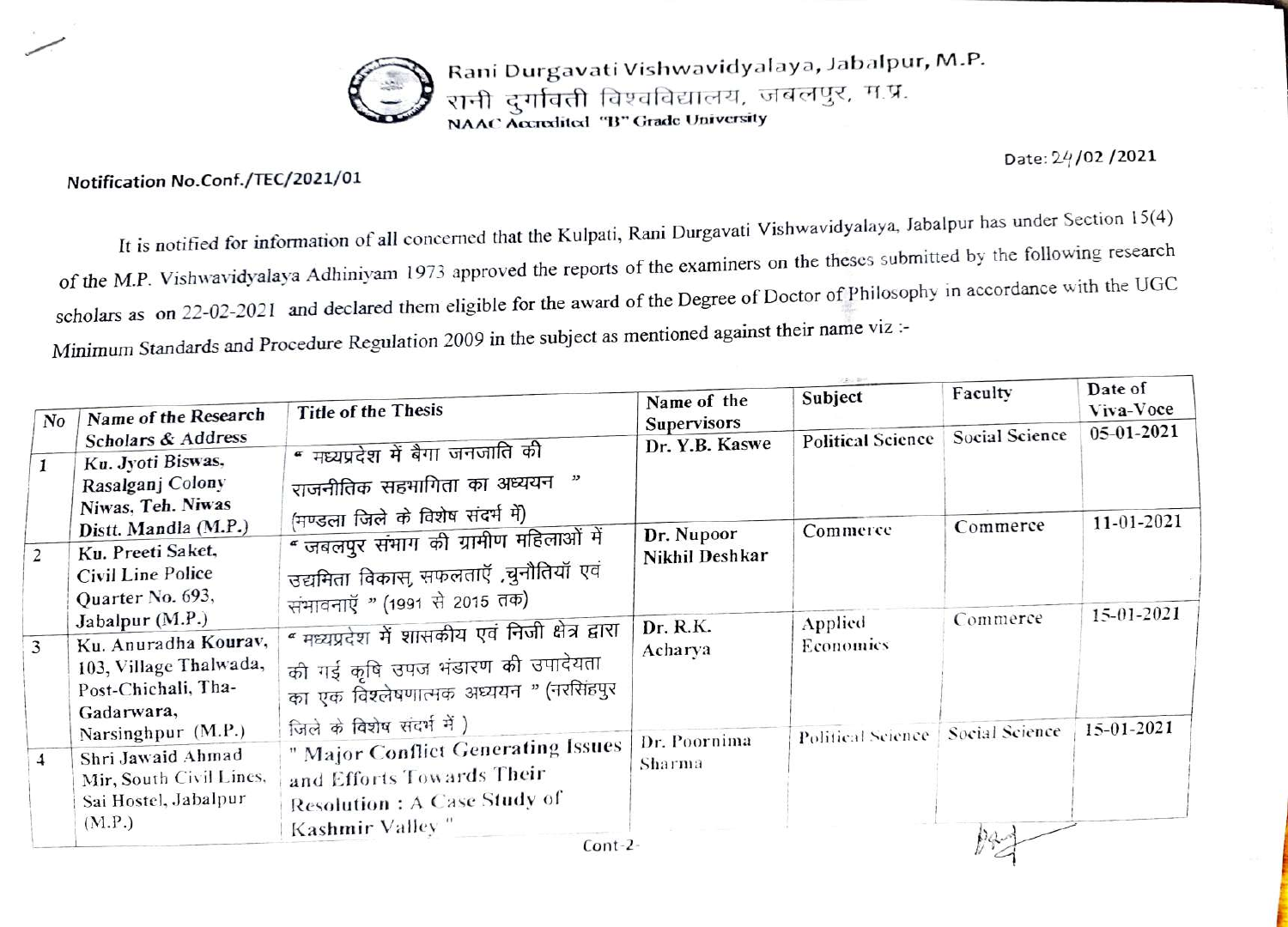Cont-2

 $\sim$ 

 $\mathbf{v}$ 

| No             | Name of the Research                                                                                                                                              | <b>Title of the Thesis</b>                                                                                                   | Name of the                        | Subject                | Faculty                              | Date of<br>Viva-Voce |
|----------------|-------------------------------------------------------------------------------------------------------------------------------------------------------------------|------------------------------------------------------------------------------------------------------------------------------|------------------------------------|------------------------|--------------------------------------|----------------------|
|                | <b>Scholars &amp; Address</b>                                                                                                                                     |                                                                                                                              | Supervisors<br>Dr. Varsha          | $Z$ mology             | Life Science                         | 18-01-2021           |
| $\overline{5}$ | Smt. Shraddha Patel.<br>E-14, Krishi Nagar.<br>Adhartal, Jabalpur                                                                                                 | " Study of Feeding Behaviour of<br>Dairy Cows, Management and its<br>Impact On Milk Production"                              | Aglewa                             |                        |                                      | 21-01-2021           |
| 6              | (M.P.)<br>Smt. Veena Pani<br>Tiwari, 641/1, Goutam<br>Ganj. Vikas<br>Nager, Garha, Jabalpur<br>(M.P.)                                                             | " म0प0 खुदरा विषणन के विकास की<br>चुनौतियों एवं संभावनाओं का अध्ययन "                                                        | Dr. Chitra Rai                     | Commerce               | Commerce                             | $22 - 01 - 2021$     |
| $\overline{7}$ | Smt. Sheela Agrawal.<br>702. Sneh Nagar, Near<br>Khandelwal Stores.<br>Jabalpur (M.P.)                                                                            | " शारीरिकरूप से चुनौतिपूर्ण बच्चों की<br>शैक्षिक आवश्यकता एवं संवेगात्मक<br>बुद्धि का उनके विद्यालयीन समायोजन<br>पर प्रभाव " | Dr. K. Johar                       | <b>Education</b>       | Education                            | 23-01-2021           |
| 8              | Ku. Manju Lata<br>Shrungi, H. No. 714.<br><b>Sumitra Bhawan</b><br><b>Infront of Pradeep</b><br><b>Furniture Factory</b><br>Samdariya Nagar<br>Kanchghar Jabalpur | " Preparation And<br><b>Characterization Of Biopolymer-</b><br><b>Clay Nanocomposites And Study</b><br>of Their Properties"  | Dr.(Smt.) Java<br>Bajpai           | Chemistry              | Science<br>Social Science 27 01:2021 |                      |
| 9              | (M.P.)<br>Shri. Dharmender<br>Kumar Jhariya, Opp.<br>New Colony, TFRI<br>Samadhi Road<br>Gournadi Jabalpur                                                        | • अनुसूचित जाति महिलाओं की<br>शैक्षणिक समस्याएं एवं समाजकार्य<br>हरतहोप (जबलपुर के ग्रमीण होत्रों पर<br>आधारित अध्ययन) "     | Dr. Dhruv<br>Kumar Dixit<br>Dr R P | Social Work<br>History | Social Science 27,01-2021            |                      |
| 10             | (M.P.)<br>Shri, Manoj Kumar<br>Kushwaha, S/O Late<br>R.N.P. Kushwaha<br>Subas Ward, Near<br>Durga Mandir                                                          | • मण्डला चिले की समाजिक एव<br>आर्थिक स्थिति को विश्लेषण<br>$(1920 - 60)$                                                     | Learn Call (B)                     |                        |                                      |                      |
|                | Mandla, Distd. Mandla<br>(M.P.)                                                                                                                                   | $k$ onl $\frac{1}{2}$                                                                                                        |                                    |                        | 机井上                                  |                      |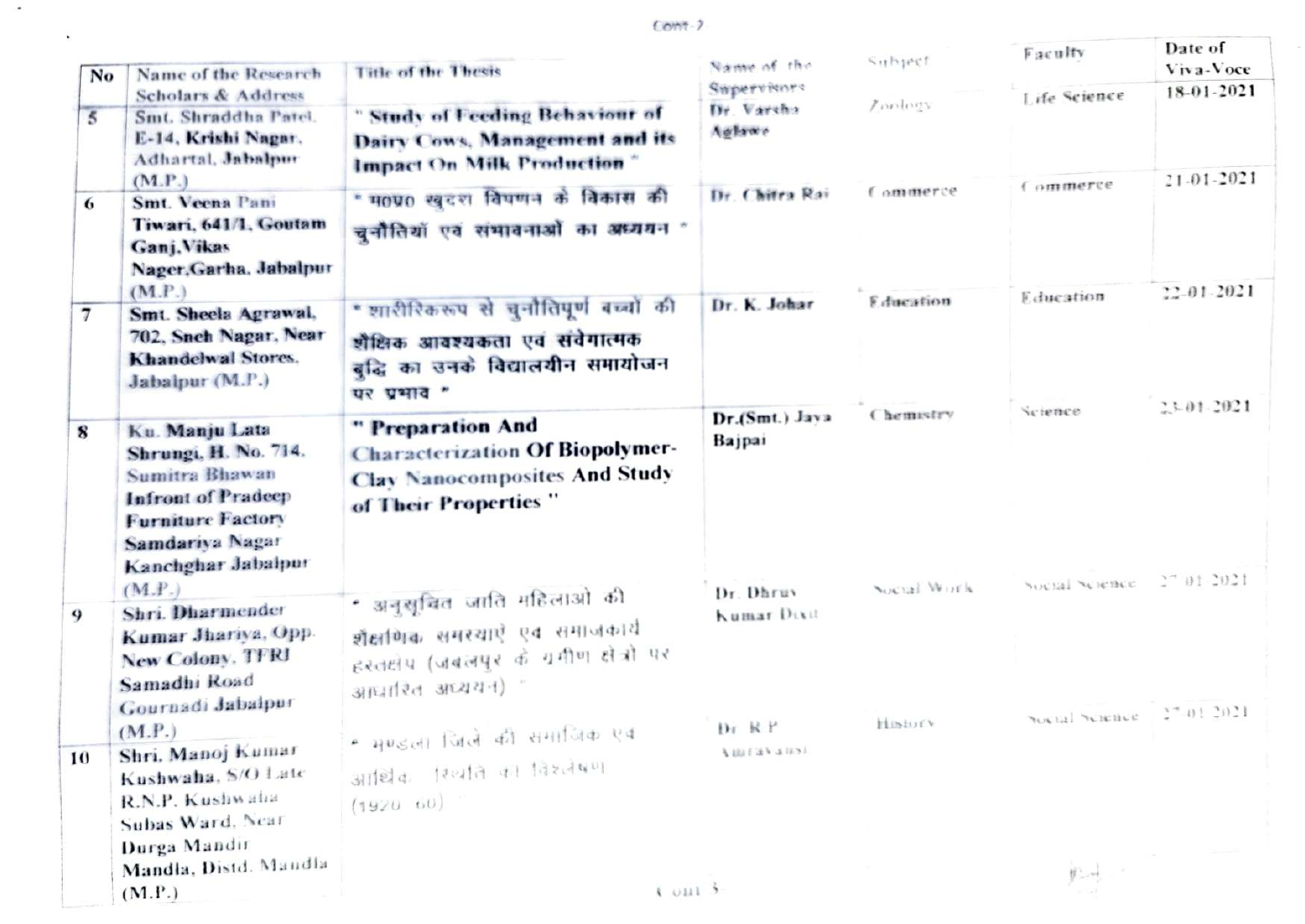$\ell$  and  $\beta$ 

 $\sim$ 

 $\sum_{\infty}$ 

Break and

| Name of the Research<br>Scholars & Address<br>Shri Shiy Kumar<br>Kourav, Vill P.O.<br>Imalia (Piparia) The-<br>Gadarwara, Disstt.<br>Narsinghpur (M.P.)<br>Ku. Uma Armo. C/o<br>Shri D.N. Rathore.<br>Adarsh Nagar, Bose<br>Colony, Gwarighat<br>Road, Jabalpur (M.P.)<br>Ku. Renu | Title of the Thesis<br>" Ecological Studies of aquatic<br>Plants and water quality of<br>upstream and downstream of<br><b>Johila Reservoir of Sanjay Gandhi</b><br><b>Thermal Power Plant, Birsinghpur</b><br>* आचार्य कौटिल्य के सैन्य विचारो की<br>वर्तमान में प्रारांगिकता— एक<br>विश्लेषणात्मकं अध्ययन " | Supervisors<br>Dr.M.K Thakur<br>Dr. R.K.Pandev<br>Dr. Vandna<br>Gupta      | Botany<br>History | Life Science<br>Social Science | 29-01-2021<br>30-01-2021 |
|------------------------------------------------------------------------------------------------------------------------------------------------------------------------------------------------------------------------------------------------------------------------------------|--------------------------------------------------------------------------------------------------------------------------------------------------------------------------------------------------------------------------------------------------------------------------------------------------------------|----------------------------------------------------------------------------|-------------------|--------------------------------|--------------------------|
|                                                                                                                                                                                                                                                                                    |                                                                                                                                                                                                                                                                                                              |                                                                            |                   |                                |                          |
|                                                                                                                                                                                                                                                                                    |                                                                                                                                                                                                                                                                                                              |                                                                            | History           | Social Science                 | $30 - 01 - 2021$         |
| Vishwakarma.<br>Indraprasth Colony.<br>Near Communal Hall.<br>Adhartal , Jabalpur                                                                                                                                                                                                  | * चन्देल कालीन कला एवं स्थापत्य के<br>आघार पर पर्यावरण का विश्लेषणात्मक<br>अध्ययन "                                                                                                                                                                                                                          | Dr. Vandna<br>Gupta<br>Dr. S.N.Mishra                                      |                   |                                |                          |
| (M.P.)<br>Shri Chhatter Singh<br>Lodhi, Vill+Post-Teela<br>Buzurg, The-<br>Rahatgarh, Distt-Sagar                                                                                                                                                                                  | " गोड जनजाति मे शिक्षा एवं<br>व्यावसायिक गतिशीलता " (सागर जिले<br>के विशेष संदर्भ में)                                                                                                                                                                                                                       | Dr. R.S. Tripathi                                                          | Sociology         | Social Science                 | 30-01-2021               |
| (M.P.)<br>Shri Mahendra Kumar<br>Pathak, S/O Shri R.C.<br>Pathak, Vill. Malka<br>P.O. Ujara, Distt-                                                                                                                                                                                | " Design of Microcontroller Based<br><b>Measurement and Control</b><br>Systems"                                                                                                                                                                                                                              | Dr. Prashant<br>Mor<br>Dr. J.M. Keller                                     | Physics           | Science                        | 04-02-2021               |
| Chhatarpur (M.P.)                                                                                                                                                                                                                                                                  | " Preparation and<br><b>Characterization of Core-Shell</b><br><b>Nanoparticles of Protein and Iron</b>                                                                                                                                                                                                       | Dr. Jaya Bajpai                                                            | Chemistry         | Science                        | 09-02-2021               |
|                                                                                                                                                                                                                                                                                    | Ku. Neha Sonkar,<br>364/JDA Colony,<br>Sanjay Nagar, Ranjhi,<br>Jabalpur (M.P.)                                                                                                                                                                                                                              | <b>Oxide and Study of Controlled</b><br><b>Release of Some Anti-cancer</b> |                   |                                | Drugs <sup>"</sup>       |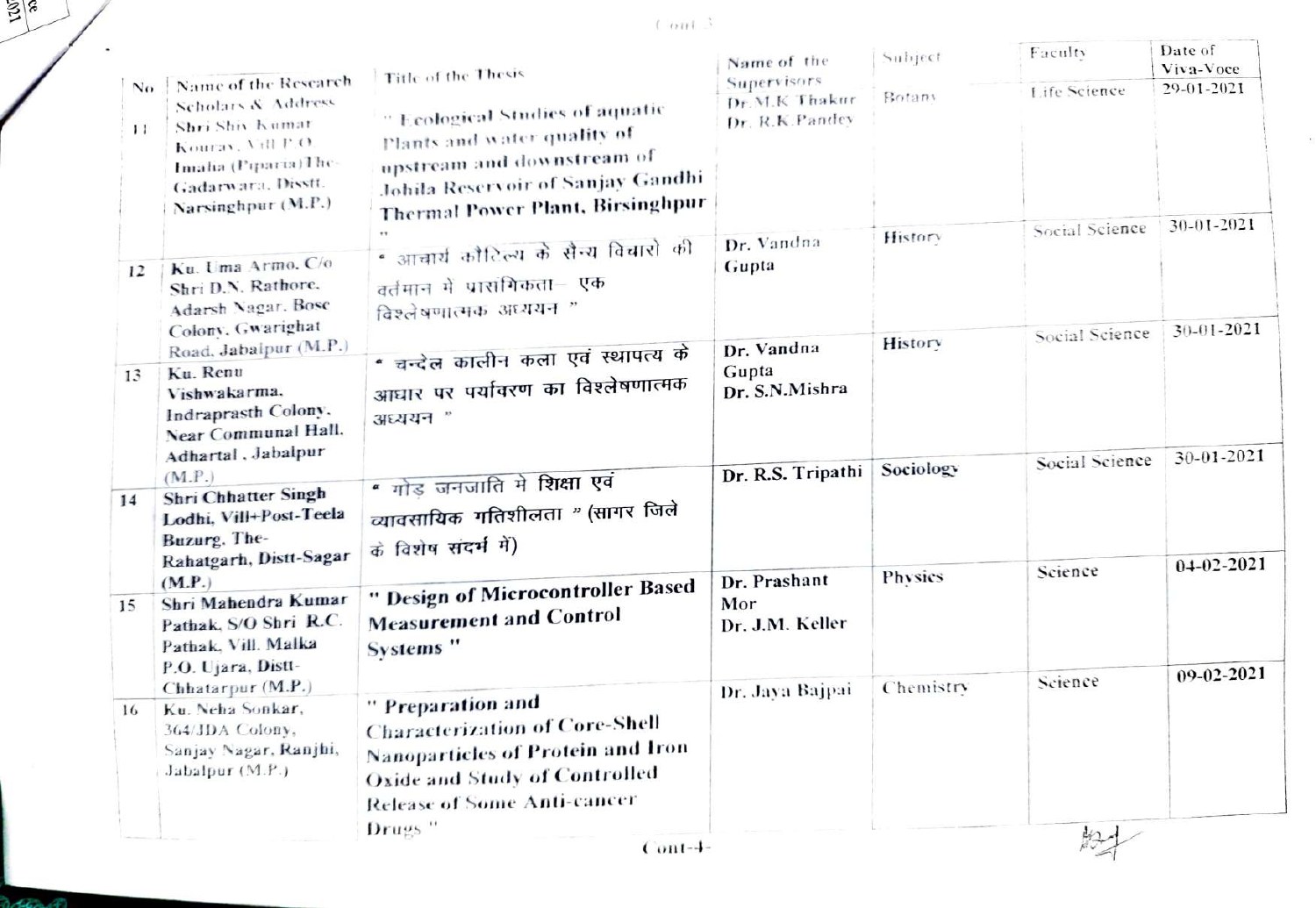$Cont-4-$ 

|    |                                                                                                                                       |                                                                                                                                        | Name of the                           | Subject      | Faculty               | Date of<br>Viva-Voce |
|----|---------------------------------------------------------------------------------------------------------------------------------------|----------------------------------------------------------------------------------------------------------------------------------------|---------------------------------------|--------------|-----------------------|----------------------|
| No | Name of the Research<br>Scholars & Address                                                                                            | Title of the Thesis                                                                                                                    | <b>Supervisors</b><br>Dr. S.N. Mishra | A.I.H.C.A    | Social Science        | 11-02-2021           |
| 17 | Shri Mangoo Das<br>Chandel, Villege-<br>Dhurra, P.O. Deori,<br>Th+Distt-Dindori                                                       | " मण्डला जिले का पुरातात्विक अध्ययन "                                                                                                  |                                       |              | Education             | 15-02-2021           |
| 18 | (M.P.)<br>Smt. Rashmi<br>Khampariya, New<br><b>AJK Police Quarter,</b>                                                                | " सम्प्रत्यय अर्जन प्रतिमान एवं<br>परपरागत शिक्षण विधि का वैज्ञानिक<br>अभिवृत्ति एवं वैज्ञानिक सृजनात्मकता पर                          | Dr. K.K.Dubey                         | Education    |                       |                      |
|    | Police Line<br>Narsinghpur (M.P.)                                                                                                     | प्रभावशीलता का तुलनात्मक अध्ययन "                                                                                                      |                                       | Education    | Education             | 18-02-2021           |
| 19 | Shri Manoj kumar,<br>S/o Shri Rameshwar<br>Dhobi, Vill-Malikana,<br>P.S Singharawan, P.S.<br>Chouparan, Dist-<br>Hazaribag, Jharkand- | " शिक्षक–प्रशिक्षकों की व्यावसायिक<br>दक्षता एवं व्यावसायिक वचनबद्वता पर<br>व्यावसायिक आकांक्षा के प्रभाव का<br>अध्ययन "               | Dr.(Mrs) Raina<br>Tiwari              |              |                       |                      |
|    | 425406 (M.P.)                                                                                                                         | " Generation of Inter specific                                                                                                         | Prof.S.S.Sandhu                       | Microbiology | <b>Life Science</b>   | 22-02-2021           |
| 20 | Loknath Deshmukh<br>FBIPL Deptt. of<br><b>Biological Science,</b><br>RDVV, Jabalpur<br>(M.P.)                                         | hybrid of himalayan Gold<br>Mushroom: Cordyceps sp. Using<br><b>Biodesigning Approach Through</b>                                      |                                       | 7.205        |                       |                      |
| 21 | Shri Jai Nath Yadav,<br><b>Devendra Boys</b><br>Hostel, Room No.31<br>RDVV, Jabalpur                                                  | <b>Protoplast Technology"</b><br>" अनुसूचित जाति के किशोरों की<br>सामाजिक बुद्वि एवं आत्म–प्रत्यय पर<br>पारिवारिक वातावरण के प्रभाव का | Dr. Bhawana<br>Soneji                 | Education    | Education             | 22-02-2021           |
|    | (M.P.)                                                                                                                                | अध्ययन "<br>" बालाघाट जिले में बैगा जनजाति                                                                                             | Dr. (Smt.)                            | Geography    | <b>Social Science</b> | 22-02-2021           |
| 22 | Ku. Meenakshi<br>Meravi, H.No. 06,<br>Ward No. 15, Civil<br>Line, Dist. Balaghat                                                      | स्वास्थ्य दशाओं का मौगोलिक अध्ययन<br>$(1991 - 2014)$ "                                                                                 | Suman Lata<br>Purohit                 | 350          |                       |                      |
|    | (M.P.)                                                                                                                                |                                                                                                                                        |                                       |              | Hany                  |                      |